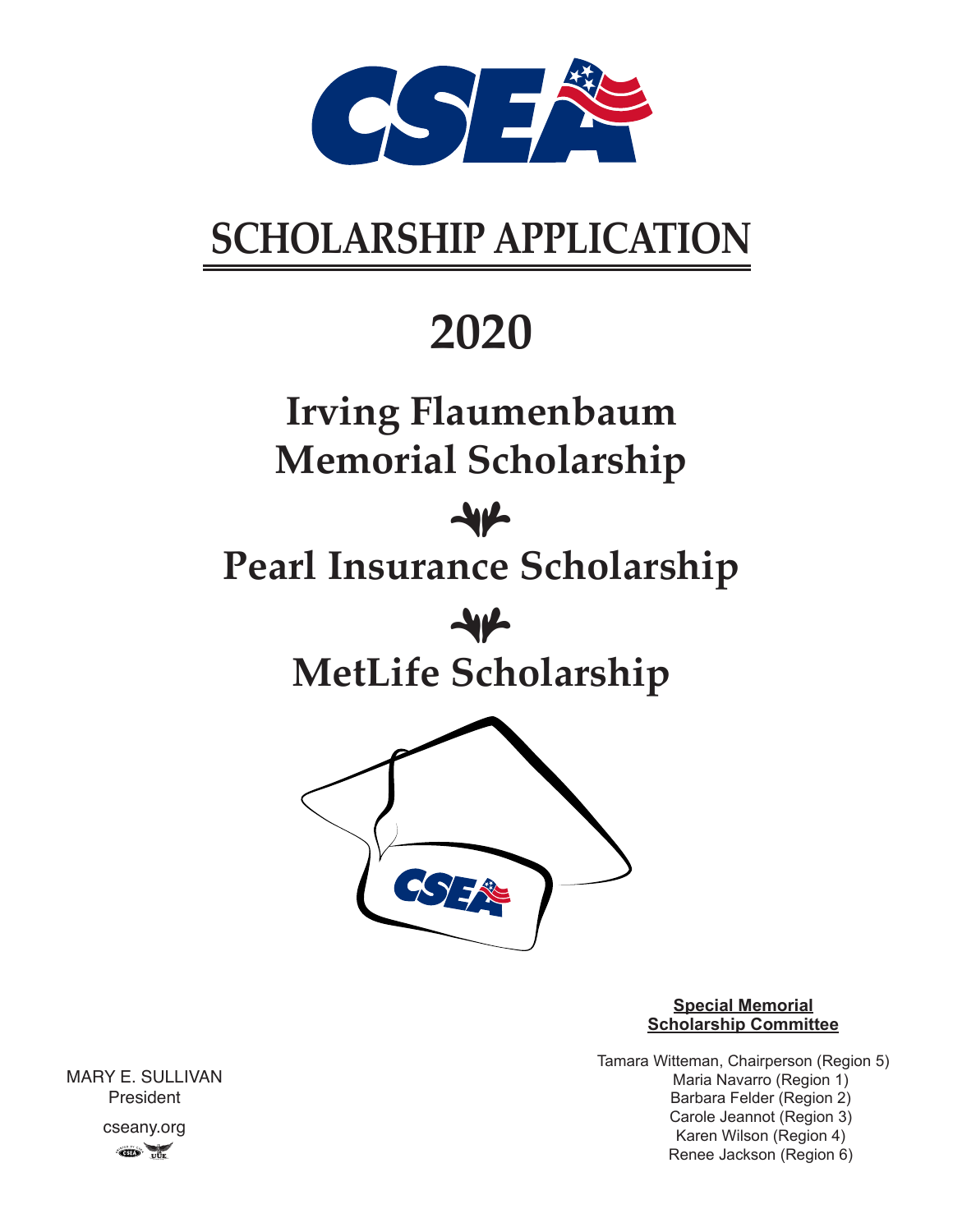### **2020 Irving Flaumenbaum Memorial Scholarship, Pearl Insurance and MetLife Scholarships**

It is with great pleasure that we announce the **2020 Irving Flaumenbaum Memorial Scholarship Program**. High School Seniors who apply for the Flaumenbaum Scholarship are automatically in the running for the **Pearl Insurance and MetLife Insurance Company Scholarships**.

In total, \$23,000 in scholarship money is available to CSEA members' children. High School Seniors are eligible to apply.

**The Irving Flaumenbaum Award** will provide eighteen \$1,000 scholarships to graduating high school seniors; three in each region. Irving was a spirited CSEA activist for more than three decades. He was President of Long Island Region 1 and an AFSCME International Vice President at the time of his death.

**The Pearl Insurance and MetLife Insurance Company Scholarships** will provide two awards of \$2,500 each. The top 2% of scholastic achievers, based on high school average, class rank and SAT scores, will be selected to create the eligibility pool for this scholarship.

**The Pearl Insurance Award** is in memory of Charles Foster, a long-time CSEA activist who began with CSEA in the 1930's. Mr. Foster was also the first business officer of the SUNY system and, in recognition of that, this scholarship will be awarded to a graduating high school senior entering the SUNY system.

**The MetLife Award** is named for Joseph D. Lochner, CSEA's first employee and former Executive Director who spent over forty years in service to this union.

Application **deadline** is **April 15, 2020**. Winners will be notified in June and announced on the CSEA website.

#### **Please read the instructions and complete the application accordingly.**  *\* \* Missing information may disqualify the applicant. \* \**

#### **Sections 2a, 2b, 2c and 2d:**

Please enter all scores, averages, etc. on the application.

- Scores will not be taken from your transcript they **must** be written on the application.
- If the information is on your transcript, but not entered on the application **your application will be disqualified**. Do not write "see attached".

#### **Sections 3, 3a:**

Please enter both parents and/or legal guardian's information on the application.

- Salary for both parents and/or legal guardian is required.
- If one parent/guardian is retired, please include their retirement income.
- If you live in a single parent household or circumstances prevent you from knowing the salary, please check "other."

#### **Sections 5 - 12:**

Provide as much information about your awards, school and extracurricular activities for the committee to learn more about you.

#### **Section 13:**

A short essay up to 200 words based on your career goals is **required**.

#### **Section 14:**

Official Transcript is **required**.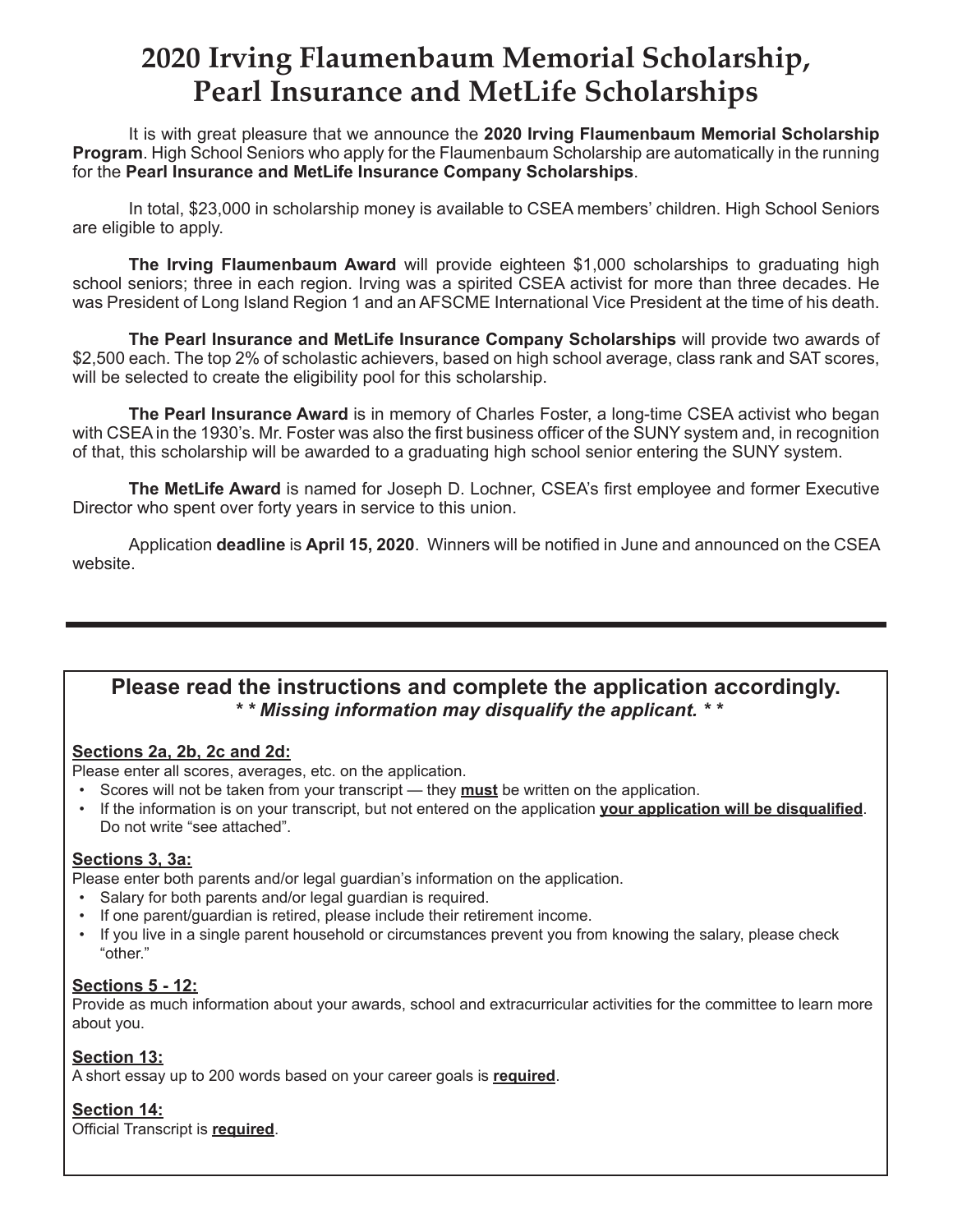| 2 <sub>h</sub> | <b>APPLICANT'S</b><br><b>APPLICANT'S</b><br>Address: ______<br>City<br>High School | State                                                                                                                                                      | Zip                 | CSEA Local 1000 AFSCME, AFL-CIO<br>2020 IRVING FLAUMENBAUM MEMORIAL SCHOLARSHIP APPLICATION<br><b>HIGH SCHOOL SENIORS</b><br>• MAIL TO: SCHOLARSHIP COMMITTEE, CSEA, 143 WASHINGTON AVENUE, ALBANY, NY 12210 •<br>FAILURE TO COMPLETE ALL ITEMS OR ILLEGIBLE PRESENTATION WILL DETRACT FROM YOUR SCORE<br>Note: If additional space is needed to answer any of the following questions, please attach additional sheets of paper - ONLY IF NECESSARY<br><b>APPLICANT'S</b><br>Phone Number: ( ) - The set of the set of the set of the set of the set of the set of the set of the set of the set of the set of the set of the set of the set of the set of the set of the set of the set of the set of the<br><b>MEMBER'S</b><br>Phone Number: $(\_ \_ \_ \_ )$ _ _ _ _ - _ _ _ _<br><b>APPLICANT'S</b><br>Email: <b>Email: Email: Email: Email: Email: Email: Example</b><br>Applicant MUST complete ALL parts of question 2 on this form AND attach transcript with test/score verification. |  |  |  |
|----------------|------------------------------------------------------------------------------------|------------------------------------------------------------------------------------------------------------------------------------------------------------|---------------------|-------------------------------------------------------------------------------------------------------------------------------------------------------------------------------------------------------------------------------------------------------------------------------------------------------------------------------------------------------------------------------------------------------------------------------------------------------------------------------------------------------------------------------------------------------------------------------------------------------------------------------------------------------------------------------------------------------------------------------------------------------------------------------------------------------------------------------------------------------------------------------------------------------------------------------------------------------------------------------------------------|--|--|--|
|                |                                                                                    |                                                                                                                                                            |                     |                                                                                                                                                                                                                                                                                                                                                                                                                                                                                                                                                                                                                                                                                                                                                                                                                                                                                                                                                                                                 |  |  |  |
|                |                                                                                    |                                                                                                                                                            |                     |                                                                                                                                                                                                                                                                                                                                                                                                                                                                                                                                                                                                                                                                                                                                                                                                                                                                                                                                                                                                 |  |  |  |
|                |                                                                                    |                                                                                                                                                            |                     |                                                                                                                                                                                                                                                                                                                                                                                                                                                                                                                                                                                                                                                                                                                                                                                                                                                                                                                                                                                                 |  |  |  |
|                |                                                                                    |                                                                                                                                                            |                     |                                                                                                                                                                                                                                                                                                                                                                                                                                                                                                                                                                                                                                                                                                                                                                                                                                                                                                                                                                                                 |  |  |  |
|                |                                                                                    |                                                                                                                                                            |                     |                                                                                                                                                                                                                                                                                                                                                                                                                                                                                                                                                                                                                                                                                                                                                                                                                                                                                                                                                                                                 |  |  |  |
|                |                                                                                    |                                                                                                                                                            |                     |                                                                                                                                                                                                                                                                                                                                                                                                                                                                                                                                                                                                                                                                                                                                                                                                                                                                                                                                                                                                 |  |  |  |
|                |                                                                                    |                                                                                                                                                            |                     |                                                                                                                                                                                                                                                                                                                                                                                                                                                                                                                                                                                                                                                                                                                                                                                                                                                                                                                                                                                                 |  |  |  |
|                |                                                                                    |                                                                                                                                                            |                     |                                                                                                                                                                                                                                                                                                                                                                                                                                                                                                                                                                                                                                                                                                                                                                                                                                                                                                                                                                                                 |  |  |  |
|                |                                                                                    |                                                                                                                                                            |                     | $2c$ Applicant's current, indicate if [ ] weighted or [ ] unweighted                                                                                                                                                                                                                                                                                                                                                                                                                                                                                                                                                                                                                                                                                                                                                                                                                                                                                                                            |  |  |  |
|                |                                                                                    |                                                                                                                                                            |                     | cumulative h.s. grade average _______________%*                                                                                                                                                                                                                                                                                                                                                                                                                                                                                                                                                                                                                                                                                                                                                                                                                                                                                                                                                 |  |  |  |
|                |                                                                                    |                                                                                                                                                            |                     | *If grade average is other than 100% maximum-based indicate<br>Applicant's 4.0 Base or + or - Base. (i.e. 100%, 4.0 or A_+)                                                                                                                                                                                                                                                                                                                                                                                                                                                                                                                                                                                                                                                                                                                                                                                                                                                                     |  |  |  |
|                | City                                                                               | State                                                                                                                                                      | Zip                 | Current cumulative grade average ____________ of possible                                                                                                                                                                                                                                                                                                                                                                                                                                                                                                                                                                                                                                                                                                                                                                                                                                                                                                                                       |  |  |  |
|                |                                                                                    |                                                                                                                                                            |                     | maximum base                                                                                                                                                                                                                                                                                                                                                                                                                                                                                                                                                                                                                                                                                                                                                                                                                                                                                                                                                                                    |  |  |  |
|                |                                                                                    | Applicant's Numerical Class Rank [1984]<br>Total number of students in graduating class ________<br>Applicant's Percentage Rank in that class ___________% |                     | - This application provides automatic enrollment for Pearl Insurance/MetLife Scholarships which are based on scholastic achievement -<br><b>TEST SCORES:</b><br>2d<br><b>S.A.T.</b> Critical Reading: Math: Writing: Writing:<br>Total: Date taken: OR<br>A.C.T. English: _____ Math: _____ Science: ____ Reading: ____                                                                                                                                                                                                                                                                                                                                                                                                                                                                                                                                                                                                                                                                         |  |  |  |
|                |                                                                                    |                                                                                                                                                            |                     | Composite: Total: Date taken:<br>NOTE: Application will be disqualified if information is not entered on application.                                                                                                                                                                                                                                                                                                                                                                                                                                                                                                                                                                                                                                                                                                                                                                                                                                                                           |  |  |  |
|                |                                                                                    |                                                                                                                                                            |                     | PARENT/LEGAL GUARDIAN INFORMATION: Section 3a MUST be completed in full, all parts, for BOTH parents/legal guardians.                                                                                                                                                                                                                                                                                                                                                                                                                                                                                                                                                                                                                                                                                                                                                                                                                                                                           |  |  |  |
|                |                                                                                    |                                                                                                                                                            |                     | A legal guardian is someone who is financially responsible for the student.                                                                                                                                                                                                                                                                                                                                                                                                                                                                                                                                                                                                                                                                                                                                                                                                                                                                                                                     |  |  |  |
|                |                                                                                    |                                                                                                                                                            |                     | • MEMBERSHIP, JOB TITLE, LOCAL NUMBER and SALARY information MUST BE COMPLETED .                                                                                                                                                                                                                                                                                                                                                                                                                                                                                                                                                                                                                                                                                                                                                                                                                                                                                                                |  |  |  |
| 3a             |                                                                                    | Parent/Legal Guardian #1 Name                                                                                                                              |                     | Parent/Legal Guardian #2 Name                                                                                                                                                                                                                                                                                                                                                                                                                                                                                                                                                                                                                                                                                                                                                                                                                                                                                                                                                                   |  |  |  |
|                |                                                                                    | Parent/Legal Guardian #1 Employer                                                                                                                          |                     | Parent/Legal Guardian #2 Employer                                                                                                                                                                                                                                                                                                                                                                                                                                                                                                                                                                                                                                                                                                                                                                                                                                                                                                                                                               |  |  |  |
|                |                                                                                    | Parent/Legal Guardian #1 Job Title                                                                                                                         |                     | Parent/Legal Guardian #2 Job Title                                                                                                                                                                                                                                                                                                                                                                                                                                                                                                                                                                                                                                                                                                                                                                                                                                                                                                                                                              |  |  |  |
|                |                                                                                    | <b>10-DIGIT CSEA ID NUMBER</b>                                                                                                                             |                     | <b>10-DIGIT CSEA ID NUMBER</b>                                                                                                                                                                                                                                                                                                                                                                                                                                                                                                                                                                                                                                                                                                                                                                                                                                                                                                                                                                  |  |  |  |
|                |                                                                                    | CSEA MEMBER? $[$ ] Yes $[$ ] No CSEA LOCAL# ___                                                                                                            |                     | CSEA MEMBER? $[$   Yes $[$   No CSEA LOCAL# __                                                                                                                                                                                                                                                                                                                                                                                                                                                                                                                                                                                                                                                                                                                                                                                                                                                                                                                                                  |  |  |  |
|                |                                                                                    | Parent/Legal Guardian #1 Annual Salary                                                                                                                     |                     | \$<br>Parent/Legal Guardian #2 Annual Salary                                                                                                                                                                                                                                                                                                                                                                                                                                                                                                                                                                                                                                                                                                                                                                                                                                                                                                                                                    |  |  |  |
|                |                                                                                    | [ ] separated [ ] divorced [ ] deceased [ ] other/single parent                                                                                            |                     | [ ] separated [ ] divorced [ ] deceased [ ] other/single parent                                                                                                                                                                                                                                                                                                                                                                                                                                                                                                                                                                                                                                                                                                                                                                                                                                                                                                                                 |  |  |  |
| Зb             |                                                                                    |                                                                                                                                                            |                     | PARENT/LEGAL GUARDIAN INFORMATION: Please note: If either parent suffered ACCIDENTAL DEATH (in relation to job duties) and while an active CSEA<br>member (K.I.A. **), OR is DECEASED (unrelated to job duties) and died while an active CSEA member (D.M. **), OR is NOW a totally disabled "gratuitous" member<br>of CSEA or WAS a "gratuitous" CSEA member for one year AND remains totally and permanently disabled (D.I.S. **) - COMPLETE SECTIONS 3a and 3b.                                                                                                                                                                                                                                                                                                                                                                                                                                                                                                                              |  |  |  |
|                |                                                                                    | - Refer to Section 3b instructions above and check appropriate box<br>· Indicate Date of Occurrence                                                        | of incident checked | **K.I.A.<br>$\Box$ **D.M.<br>$\Box$ **D.I.S.<br>□                                                                                                                                                                                                                                                                                                                                                                                                                                                                                                                                                                                                                                                                                                                                                                                                                                                                                                                                               |  |  |  |

| Does this include applicant? $[$ $]$ Yes $[$ $]$ No |  |  |  |
|-----------------------------------------------------|--|--|--|
|                                                     |  |  |  |

college next year: \_\_\_\_\_\_\_\_\_ *(include applicant)*